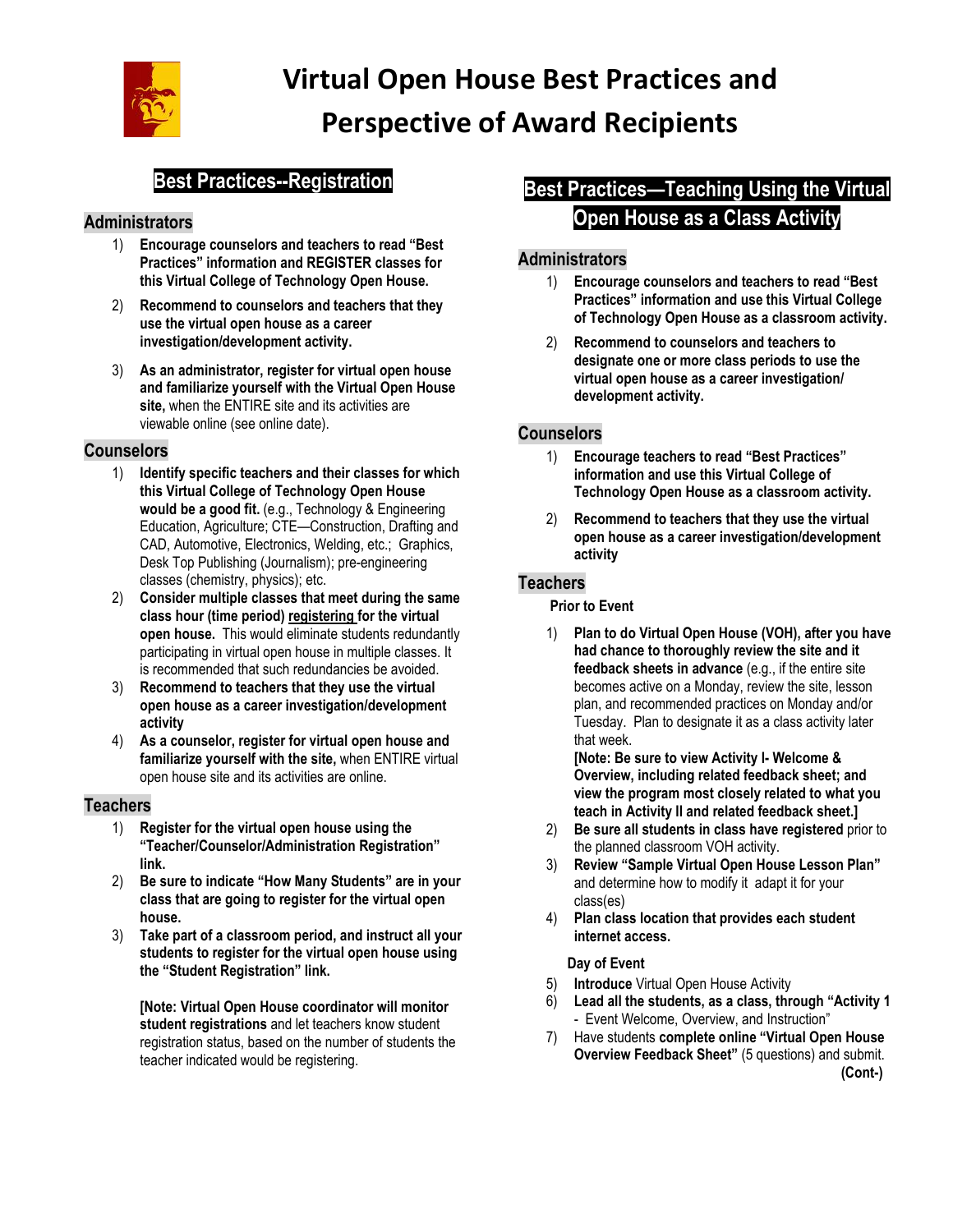- 8) **Lead all the students, as a class, through the program area most closely associated with** the class they are in. View all 7 different components of the program. Complete the online [Program] Feedback Sheet (15 questions) and submit. Students can toggle between "Investigate" and "Complete Feedback Sheet" after each of the 7 components. .If necessary, students may go back and review program materials to complete the feedback sheet questions.
- 9) **Assign students to review a minimum of four (4) additional programs areas**. They should complete and submit related feedback sheets to document their activity. These may be programs they have some interest in investigating, or programs they want to investigate for a friend or relative.

**[Note: Possible Extra Credit.** Student may be assigned to investigate additional programs (beyond the first five investigated) and submit feedback sheets. This can be done outside of class.]

- 10) **As a class or outside of class, have students review Activity 3 - "Information Station" materials.** Complete "Virtual Open House Information Station Feedback Sheet" (20 questions) and submit.
- **11) Activity 4 – Awards, Rewards (Door Prizes) and Next Steps [Optional Viewing March 12th]** 
	- **1) Video recording of "Awards and Rewards" announcement of door prize winners and award recipients will be posted on website under Activity 4.**
	- **2) Next Steps –special events, websites, tour opportunities, etc., will be posted**

## **Survey for Follow-up and Feedback**

.

**You and your students will be receiving the Pittsburg State University College of Technology Virtual Open House, shortly after the conclusion of the virtual open house. Please respond to the follow-up survey, so we can improve it and make it an even better learning experience for your students. – Thank You**